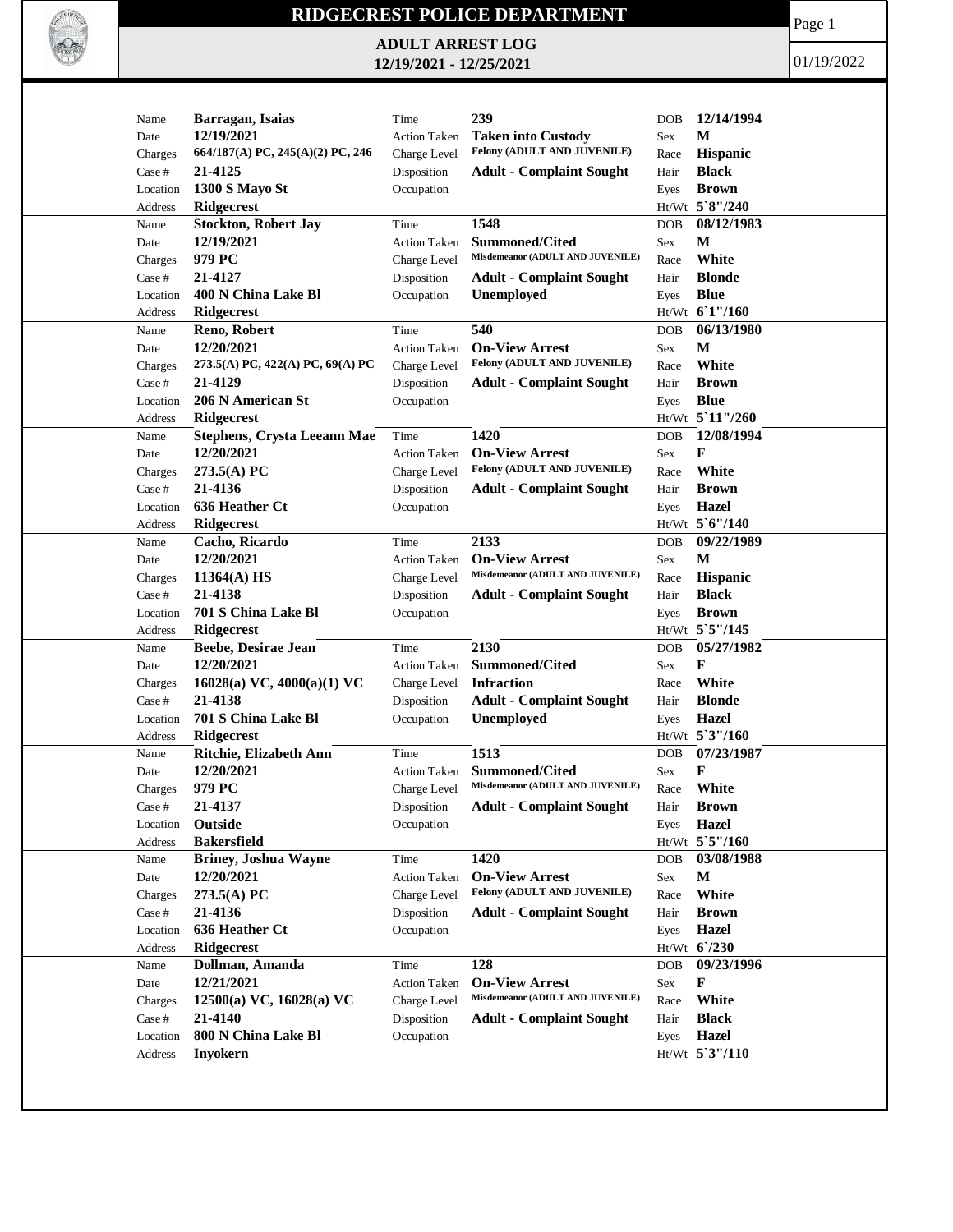| ADULT ARREST LOG for 12/19/2021 - 12/25/2021 | Page 2 |
|----------------------------------------------|--------|
|----------------------------------------------|--------|

| Name              | <b>Tharp, Siera Leanne</b>                     | Time                      | 2005                                                      | DOB          | 10/20/1998                   |
|-------------------|------------------------------------------------|---------------------------|-----------------------------------------------------------|--------------|------------------------------|
| Date              | 12/21/2021                                     | <b>Action Taken</b>       | <b>Taken into Custody</b>                                 | Sex          | F                            |
| Charges           | 647(F) PC, 979 PC                              | Charge Level              | Misdemeanor (ADULT AND JUVENILE)                          | Race         | White                        |
| Case #            | 21-4147                                        | Disposition               | <b>Adult - Complaint Sought</b>                           | Hair         | <b>Blonde</b>                |
| Location          | 900 N Norma St                                 | Occupation                |                                                           | Eyes         | <b>Blue</b>                  |
| Address           | <b>Kern County</b>                             |                           |                                                           |              | Ht/Wt 5`5"/120               |
| Name              | Rodriquez, Yvonne Marie                        | Time                      | 44                                                        | DOB          | 08/30/1981                   |
| Date              | 12/21/2021                                     | <b>Action Taken</b>       | <b>Summoned/Cited</b><br>Misdemeanor (ADULT AND JUVENILE) | Sex          | F                            |
| Charges           | 979 PC                                         | Charge Level              |                                                           | Race         | Hispanic                     |
| Case #            | 21-4139                                        | Disposition               | <b>Adult - Complaint Sought</b>                           | Hair         | <b>Brown</b>                 |
| Location          | 400 W Ridgecrest Bl                            | Occupation                |                                                           | Eyes         | <b>Brown</b>                 |
| Address           | Ridgecrest                                     |                           | 44                                                        |              | Ht/Wt 5'7"/220               |
| Name              | Rodriguez, Joseph Romero<br>12/21/2021         | Time                      | Summoned/Cited                                            | DOB          | 05/26/1983<br>M              |
| Date              | 979 PC                                         | <b>Action Taken</b>       | Misdemeanor (ADULT AND JUVENILE)                          | Sex          | White                        |
| Charges<br>Case # | 21-1613                                        | Charge Level              |                                                           | Race<br>Hair | <b>Brown</b>                 |
| Location          | 400 W Ridgecrest Bl                            | Disposition<br>Occupation | <b>Adult - Complaint Sought</b>                           |              | Hazel                        |
| Address           | Ridgecrest                                     |                           |                                                           | Eyes         | Ht/Wt 63"/235                |
| Name              | <b>Moore, Bruce Allen</b>                      | Time                      | 1517                                                      | DOB          | 07/23/1968                   |
| Date              | 12/21/2021                                     | <b>Action Taken</b>       | <b>Summoned/Cited</b>                                     | Sex          | $\mathbf M$                  |
| Charges           | 14601.1(a) VC, Outside Warr. - M               | Charge Level              | Misdemeanor (ADULT AND JUVENILE)                          | Race         | <b>Black</b>                 |
| Case #            | 21-4146                                        | Disposition               | <b>Adult - Released</b>                                   | Hair         | <b>Brown</b>                 |
| Location          | 1301 N Norma St                                | Occupation                |                                                           | Eyes         | <b>Brown</b>                 |
| Address           | <b>North Edwards</b>                           |                           |                                                           |              | Ht/Wt 5`7"/210               |
| Name              | <b>Jones, Shirlena Rochell</b>                 | Time                      | 1517                                                      | DOB          | 10/14/1969                   |
| Date              | 12/21/2021                                     | <b>Action Taken</b>       | <b>Summoned/Cited</b>                                     | Sex          | F                            |
| Charges           | <b>Outside Warr. - M</b>                       | Charge Level              | Misdemeanor (ADULT AND JUVENILE)                          | Race         | <b>Black</b>                 |
| Case #            | 21-4146                                        | Disposition               | <b>Adult - Released</b>                                   | Hair         | <b>Black</b>                 |
| Location          | 1301 N Norma St                                | Occupation                |                                                           | Eyes         | <b>Brown</b>                 |
| Address           | <b>North Edwards</b>                           |                           |                                                           |              | Ht/Wt 5`7"/130               |
| Name              | Menga, Tika Marie                              | Time                      | 907                                                       | <b>DOB</b>   | 07/18/1975                   |
| Date              | 12/22/2021                                     | <b>Action Taken</b>       | <b>Taken into Custody</b>                                 | Sex          | F                            |
| Charges           | <b>Outside Warr. - F</b>                       | Charge Level              | Felony (ADULT AND JUVENILE)                               | Race         | White                        |
| Case #            | 21-4151                                        | Disposition               | <b>Adult - Released</b>                                   | Hair         | <b>Brown</b>                 |
| Location          | 100 W California Ave                           | Occupation                | <b>Unemployed</b>                                         | Eyes         | <b>Brown</b>                 |
| Address           | Ridgecrest                                     |                           |                                                           |              | Ht/Wt 5'6"/200               |
| Name              | <b>Thompson, Ethen Ryan</b>                    | Time                      | 1743                                                      | DOB          | 11/25/2002                   |
| Date              | 12/22/2021                                     | <b>Action Taken</b>       | <b>Taken into Custody</b>                                 | Sex          | $\mathbf M$                  |
| Charges           | 243(E)(1) PC, 148(A)(1) PC                     | Charge Level              | Misdemeanor (ADULT AND JUVENILE)                          | Race         | White                        |
| Case #            | 21-4155                                        | Disposition               | <b>Adult - Complaint Sought</b>                           | Hair         | <b>Brown</b>                 |
| Location          | 800 E Commercial Av                            | Occupation                |                                                           | Eyes         | <b>Brown</b>                 |
| Address           | <b>Ridgecrest</b>                              |                           |                                                           |              | Ht/Wt 5`8"/190               |
| Name              | <b>Fuller, Jeffery Lewis Jr</b>                | Time                      | 45                                                        | DOB          | 12/25/1978                   |
| Date              | 12/23/2021                                     | <b>Action Taken</b>       | <b>On-View Arrest</b>                                     | Sex          | $\mathbf M$                  |
| Charges           | 14601.1(a) VC, 23152(A) VC, 2315               | Charge Level              | Misdemeanor (ADULT AND JUVENILE)                          | Race         | <b>Black</b>                 |
| Case #            | 21-4157                                        | Disposition               | <b>Adult - Complaint Sought</b>                           | Hair         | <b>Black</b>                 |
| Location          | 300 Nadeau St                                  | Occupation                |                                                           | Eyes         | <b>Brown</b>                 |
| Address           | Ridgecrest                                     |                           |                                                           |              | Ht/Wt 5`7"/195               |
| Name              | Hicks, Jana Kay                                | Time                      | 1455                                                      | DOB          | 09/07/1962                   |
| Date              | 12/23/2021                                     | <b>Action Taken</b>       | <b>On-View Arrest</b>                                     | Sex          | F                            |
| Charges           | 14601.1(a) VC, 16028(a) VC                     | Charge Level              | Misdemeanor (ADULT AND JUVENILE)                          | Race         | White                        |
| Case #            | 21-4162                                        | Disposition               | <b>Adult - Complaint Sought</b>                           | Hair         | <b>Blonde</b>                |
| Location          | 575 N China Lake Bl                            | Occupation                | Laborer                                                   | Eyes         | Green                        |
| Address           | Ridgecrest                                     |                           |                                                           |              | Ht/Wt 5'4"/165               |
| Name              | <b>Wagner, Ashantiy Shaniece</b><br>12/23/2021 | Time                      | 1601                                                      | DOB          | 08/19/2002                   |
| Date              | 979 PC                                         | <b>Action Taken</b>       | Summoned/Cited<br>Misdemeanor (ADULT AND JUVENILE)        | Sex          | F                            |
| Charges<br>Case # | 21-4163                                        | Charge Level              |                                                           | Race<br>Hair | <b>Black</b><br><b>Black</b> |
|                   | 345 S Warner St                                | Disposition               | <b>Adult - Complaint Sought</b>                           |              | <b>Brown</b>                 |
| Location          | Ridgecrest                                     | Occupation                |                                                           | Eyes         | Ht/Wt_5`5"/198               |
| Address           |                                                |                           |                                                           |              |                              |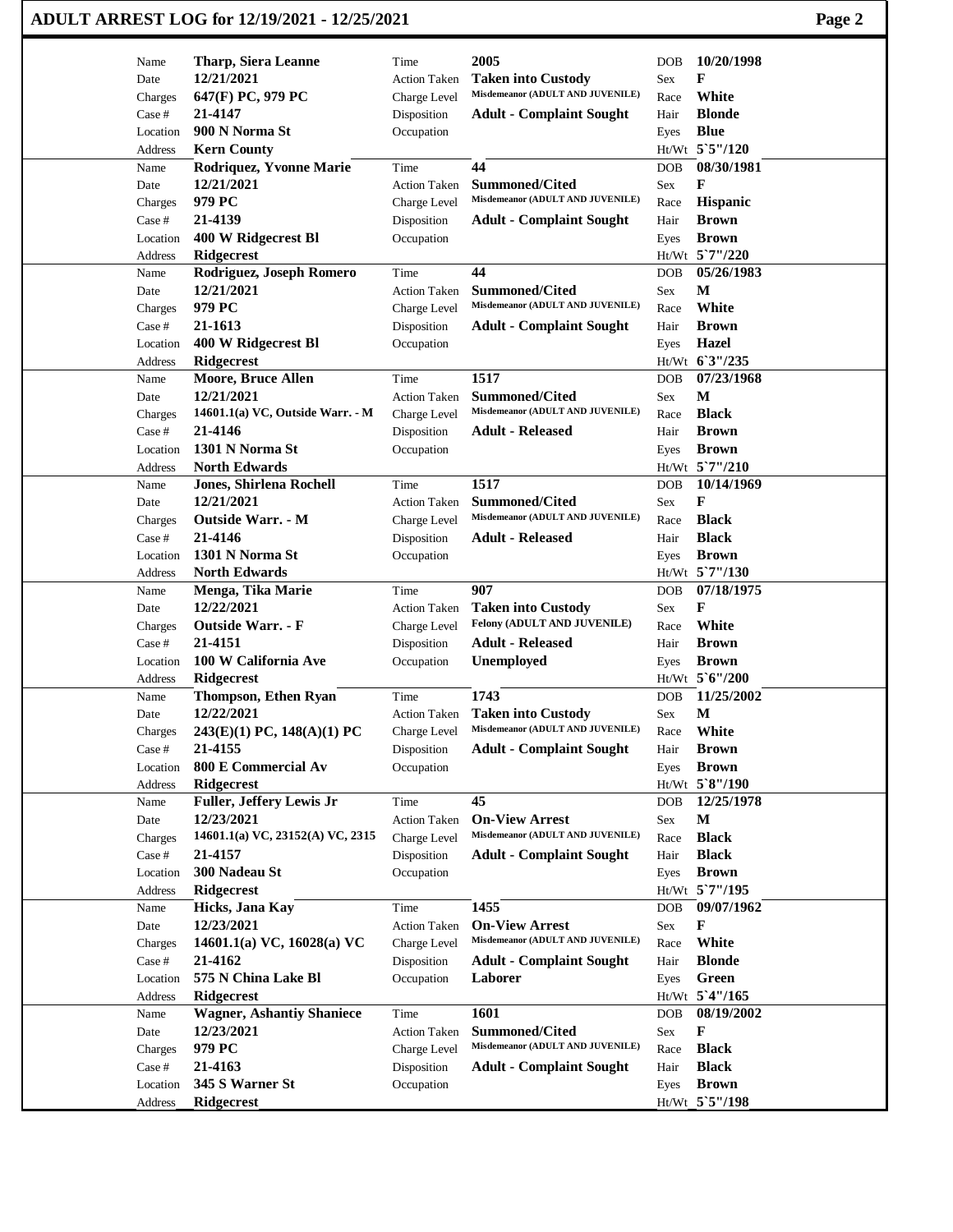| Name     | Curiel, Gilbert Jr               | Time                | 1938                                          | <b>DOB</b> | 03/13/1985     |
|----------|----------------------------------|---------------------|-----------------------------------------------|------------|----------------|
| Date     | 12/23/2021                       | <b>Action Taken</b> | <b>On-View Arrest</b>                         | Sex        | M              |
| Charges  | 29800(A)(1) PC, 2800.2(A) VC, 28 | Charge Level        | Felony (ADULT AND JUVENILE)                   | Race       | Hispanic       |
| Case #   | 21-4167                          | Disposition         | <b>Adult - Referred to Other Authority</b>    | Hair       | <b>Black</b>   |
| Location | 1600 N Norma St                  | Occupation          |                                               | Eyes       | <b>Brown</b>   |
| Address  | <b>Ridgecrest</b>                |                     |                                               |            | Ht/Wt 6'2"/230 |
| Name     | Mendoza, Angel                   | Time                | 2042                                          | <b>DOB</b> | 03/23/1994     |
| Date     | 12/23/2021                       | <b>Action Taken</b> | <b>On-View Arrest</b>                         | Sex        | М              |
| Charges  | 4462(b) VC, 12500(a) VC, 4000(a) | Charge Level        | Misdemeanor (ADULT AND JUVENILE)              | Race       | Hispanic       |
| Case #   | 21-4168                          | Disposition         | <b>Adult - Complaint Sought</b>               | Hair       | <b>Brown</b>   |
| Location | 200 S China Lake Blvd            | Occupation          |                                               | Eyes       | <b>Brown</b>   |
| Address  | <b>National City</b>             |                     |                                               |            | Ht/Wt 61"/230  |
| Name     | <b>Grady, Drew Allendouglas</b>  | Time                | 959                                           | <b>DOB</b> | 12/22/1989     |
| Date     | 12/23/2021                       | <b>Action Taken</b> | <b>On-View Arrest</b>                         | Sex        | $\mathbf{M}$   |
| Charges  | 69 PC (F)                        | Charge Level        | Felony (ADULT AND JUVENILE)                   | Race       | White          |
| Case #   | 21-1247                          | Disposition         | <b>Adult - Complaint Sought</b>               | Hair       | Red            |
|          | 534 N Gold Canyon Dr             |                     |                                               |            | <b>Blue</b>    |
| Location |                                  | Occupation          |                                               | Eyes       | Ht/Wt 6'/200   |
| Address  | <b>Ridgecrest</b>                |                     | 1810                                          |            | 09/24/1986     |
| Name     | <b>Komocar, Daniell Marie</b>    | Time                | <b>Summoned/Cited</b>                         | <b>DOB</b> | F              |
| Date     | 12/23/2021                       | <b>Action Taken</b> | Misdemeanor (ADULT AND JUVENILE)              | Sex        |                |
| Charges  | <b>Warrant Arrest</b>            | Charge Level        |                                               | Race       | White          |
| Case #   | 21-3281                          | Disposition         | <b>Adult - Complaint Sought</b>               | Hair       | <b>Blonde</b>  |
| Location | 100 W California                 | Occupation          | Unemployed                                    | Eyes       | <b>Blue</b>    |
| Address  | <b>Ridgecrest</b>                |                     |                                               |            | Ht/Wt 5'3"/120 |
| Name     | <b>Stewart, Lyn Dean</b>         | Time                | 2346                                          | <b>DOB</b> | 07/22/1979     |
| Date     | 12/23/2021                       | <b>Action Taken</b> | <b>Summoned/Cited</b>                         | Sex        | М              |
| Charges  | 979 PC                           | Charge Level        | Misdemeanor (ADULT AND JUVENILE)              | Race       | <b>Black</b>   |
| Case #   | 21-4170                          | Disposition         | <b>Adult - Complaint Sought</b>               | Hair       | <b>Black</b>   |
| Location | 500 W Upjohn Ave                 | Occupation          | Laborer                                       | Eyes       | Hazel          |
| Address  | Ridgecrest                       |                     |                                               |            | Ht/Wt 5`9"/150 |
| Name     | <b>Steele, Chet Russell</b>      | Time                | 2135                                          | <b>DOB</b> | 12/07/1980     |
| Date     | 12/23/2021                       | <b>Action Taken</b> | <b>On-View Arrest</b>                         | Sex        | $\mathbf{M}$   |
| Charges  | 23152(A) VC, 23152(B) VC         | Charge Level        | Misdemeanor (ADULT AND JUVENILE)              | Race       | White          |
| Case #   | 21-4169                          | Disposition         | <b>Adult - Complaint Sought</b>               | Hair       | <b>Blonde</b>  |
| Location | 200 S China Lake Blvd            | Occupation          | <b>Sales Clerk</b>                            | Eyes       | <b>Blue</b>    |
| Address  | <b>Ridgecrest</b>                |                     |                                               |            | Ht/Wt 5`9"/160 |
| Name     | Fuller, Jeffery Lewis Jr         | Time                | 45                                            | <b>DOB</b> | 12/25/1978     |
| Date     | 12/23/2021                       |                     | Action Taken Summoned/Cited                   | Sex        | M              |
| Charges  | <b>Warrant Arrest</b>            |                     | Charge Level Misdemeanor (ADULT AND JUVENILE) | Race       | <b>Black</b>   |
| Case #   | 21-2553                          | Disposition         | <b>Adult - Complaint Sought</b>               | Hair       | <b>Black</b>   |
| Location | 300 E Naduea St                  | Occupation          |                                               | Eyes       | <b>Brown</b>   |
| Address  | Ridgecrest                       |                     |                                               |            | Ht/Wt 5'7"/195 |
| Name     | Partridge, Donovan Joseph        | Time                | 157                                           | <b>DOB</b> | 04/18/1996     |
| Date     | 12/24/2021                       | <b>Action Taken</b> | <b>Taken into Custody</b>                     | Sex        | M              |
| Charges  | 273.5(A) PC                      | Charge Level        | Felony (ADULT AND JUVENILE)                   | Race       | <b>Black</b>   |
| Case #   | 21-4172                          | Disposition         | <b>Adult - Referred to Other Authority</b>    | Hair       | <b>Brown</b>   |
| Location | 110 W Robertson Av               | Occupation          |                                               | Eyes       | <b>Brown</b>   |
| Address  | <b>Ridgecrest</b>                |                     |                                               |            | $Ht/Wt$ 6/180  |
| Name     | White, Amber Jo                  | Time                | 659                                           | DOB        | 01/09/1993     |
| Date     | 12/24/2021                       | <b>Action Taken</b> | <b>On-View Arrest</b>                         | Sex        | F              |
| Charges  | 243(E)(1) PC                     | Charge Level        | Misdemeanor (ADULT AND JUVENILE)              | Race       | White          |
| Case #   | 21-4173                          | Disposition         | <b>Adult - Complaint Sought</b>               | Hair       | <b>Brown</b>   |
| Location | 1405 W St George Av              | Occupation          |                                               | Eyes       | <b>Brown</b>   |
| Address  | <b>Ridgecrest</b>                |                     |                                               | Ht/Wt      |                |
| Name     | Sullivan, Elijiah Zachary        | Time                | 1356                                          | <b>DOB</b> | 10/24/1997     |
| Date     | 12/24/2021                       | Action Taken        | <b>On-View Arrest</b>                         | Sex        | $\mathbf M$    |
|          | 273.6(A) PC                      |                     | Misdemeanor (ADULT AND JUVENILE)              |            | White          |
| Charges  |                                  | Charge Level        |                                               | Race       |                |
| Case #   | 21-4177                          | Disposition         | <b>Adult - Complaint Sought</b>               | Hair       | <b>Brown</b>   |
| Location | 141 W Ridgecrest Bl              | Occupation          |                                               | Eyes       | <b>Brown</b>   |
| Address  | <b>Ridgecrest</b>                |                     |                                               |            | Ht/Wt_6'/200   |

## **ADULT ARREST LOG for 12/19/2021 - 12/25/2021 Page 3**

 $\overline{\phantom{a}}$